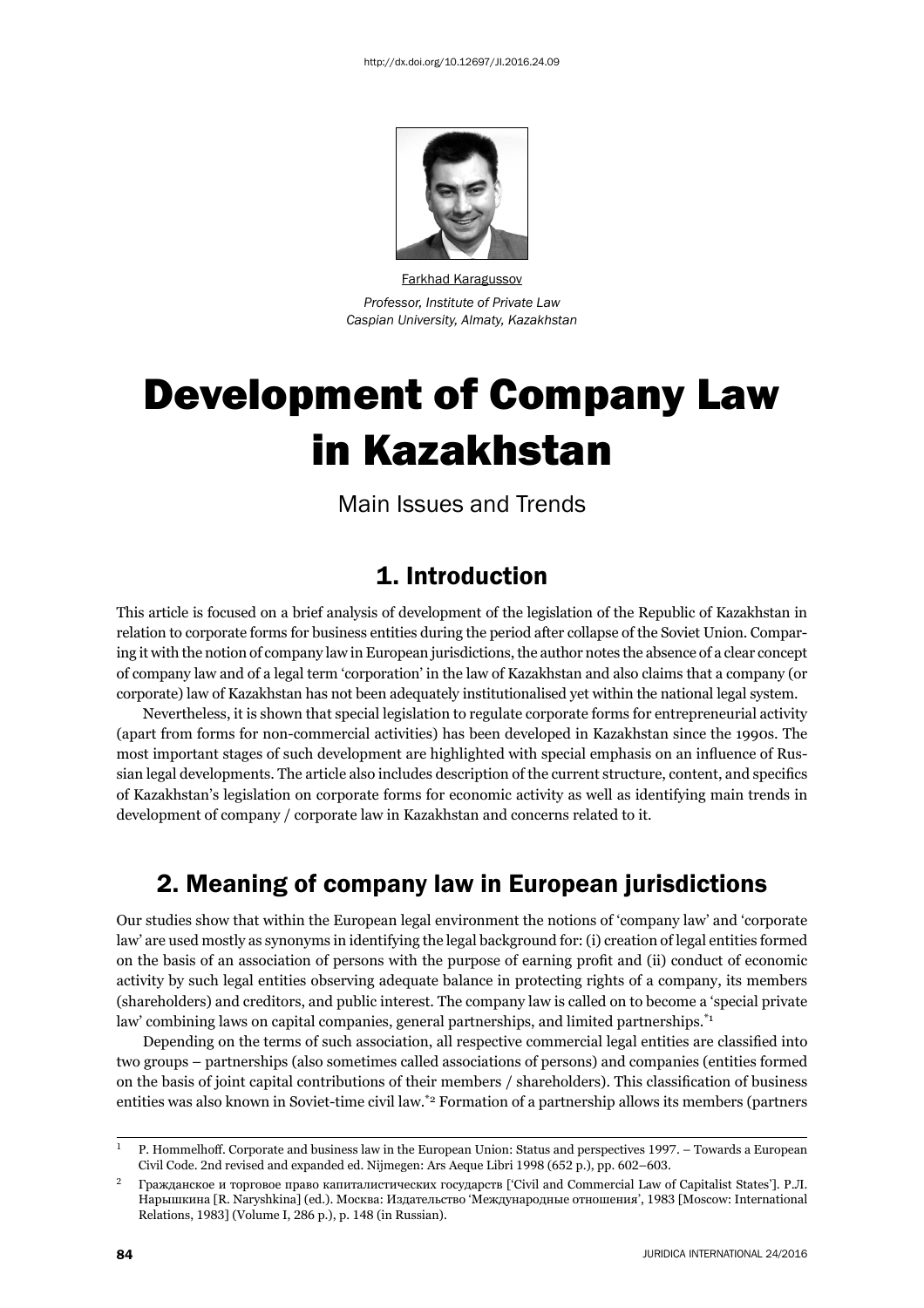or participants) to conduct their entrepreneurial activity on the basis of joint property, common management, and unlimited liability of members of the partnership, who often are required to have or acknowledged as having a status of entrepreneurs. In turn, a company is set up, and performs its activities, on the basis of a separation of participation in the company's capital from the company's management and on limited liability of its members (shareholders), who, in general, can be considered investors in the company, not entrepreneurs*.* As a formal criterion for such distinction between companies and partnerships Varul mentions existence of a corporate structure: the corporate structure shall be established in any company, but it does not exist in a partnership.\*3

There is a conclusion drawn in scientific publications that in some states partnerships are not recognised as having a separate legal personality but capital companies always have the status of legal entities.<sup>\*4</sup> However, there are jurisdictions where, like in France, partnerships have been recognised as legal entities together with joint-stock companies and companies with limited liability. Varul also indicates that in Germany only certain types of partnerships are not considered to be legal entities and in the UK and Estonia they are.\*5

In some European jurisdictions, the term 'company law' applies to regulate both partnerships and companies; in the others, it is related to regulation of companies only. For example, in English law, companies are treated as distinct from partnerships and also a distinction exists between partnership law and company law. Although it is said that 'the distinction between partnership and companies is often merely the one of machinery and not of function', nevertheless it entails separate regulation of legally significant specifics of these two types of corporations and relevant legal provisions have been largely codified in different acts – in the Partnership Act 1890 and the Companies Act 1985, respectively.\*6

In most jurisdictions in continental Europe (in the civil-code countries particularly), company law includes regulation of both types of business entities: partnerships and companies. All the business entities formed on the basis of association of persons for common objectives are combined under the term 'company', and all the entities are classified as being either partnerships or companies. For instance, that is true in German law.\*7 A similar approach can be found in the French Code du Commerce 2000: all forms of business entities with separate legal personality have been united under a single term for a commercial company (*societe*) regulated in Book II of the Code, including general and limited partnerships; companies with limited liability; and various types of joint-stock companies (*societe par actions*), such as ordinary JSC (SA), simplified JSC (SAS), and limited partnership issuing shares (SCA).<sup>\*8</sup> The same is obviously true for the Estonian Commercial Code 1995: §2 of Chapter 1 applies the general term 'company' with respect to general partnerships, limited partnerships, private limited companies, public limited companies, or commercial associations, as well as to other companies if prescribed by law.\*9

Nevertheless, there is one detail that can be noted when the terms 'company law' and 'corporate law' are compared. When a company law is referred to, it mostly applies to the law surrounding organisational forms and activity of business entities.\*10 However, the notion 'corporate law' embraces both commercial

<sup>ɴ</sup> П. Варул. Место корпоративного права в правовой системе [P. Varul. 'The Place of Corporate Law within a Legal System']. – Гражданское право и корпоративные отношения: Материалы междунар. науч.-практ. конф. в рамках ежегодных цивилистических чтений, посвященной 90-летию видного казахстанского ученого-цивилиста Юрия Григорьевича Басина ['Civil Law and Corporate Relations: Materials of the International Scientifi c and Practical Conference…] (Almaty, 13-14 May 2013). М.К. Сулейменов [M. Suleimenov] (ed.). Алматы [Almaty], 2013 (736 p.), p. 108 (in Russian).

Civil and commercial law of capitalist states (Note 2), pp. 148-150; Е.А.Суханов. Очерк сравнительного корпоративного права [Ye. Sukhanov. 'Essay on comparative Corporate Law']. – Е.А.Суханов. Проблемы реформирования Гражданского кодекса России: Избранные труды 2008 – 2013 гг. Москва: Статут, 2013 [Ye. Sukhanov. 'Problems of Reforming the Civil Code of Russia: Selected works 2008-2013'. Moscow: Statut, 2013] (494 p.), pp. 155-163 (in Russian).

P. Varul (Note 3).

 $^6$  P. Davies. Gower's Principles of Modern Company Law. 6th ed. London: Sweet & Maxwell, 1997 (867 p.), pp.  $3-5$ .

<sup>ɸ</sup> Х.-Й.Шмидт-Тренц. Ю.Плате, М.Пашке и др. Основы германского и международного экономического права / Grundlagen des Deutschen und internationalen wirtschasrecht. Учебное пособие. ['Basics of German and International Economic Law']. Санкт-Петербург: Издательский дом С.-Петерб. гос. ун-та, Издательство юридического факультета СПбГУ, 2007 [Sankt-Peterburg: Publishing house of the St. Peterburg's state university, and publishing office of its law faculty, 2007] (736 p.), pp. 296-297 (in Russian).

Коммерческий кодекс Франции [French Code du Commerce] 2000 / предисловие, перевод с французского, дополнение, словарь-справочник и комментарии В.Н. Захватаева. [Commercial Code of France ɳɱɱɱ / introduction, translation, amendments, dictionary and commentaries by V. Zakhvatayev]. Москва: Волтерс Клувер, 2008 [Moscow: Wolters Kluver, 2008] (1272 p.), pp. 144-346 (in Russian).

Estonian Commercial Code. – RT I 1995, 26, 355. Available in English at https://www.riigiteataja.ee/en/eli/504042014002/ consolide (3.2.2016).

 $^{10}$  P. Hommelhoff (Note 1), pp. 602-601.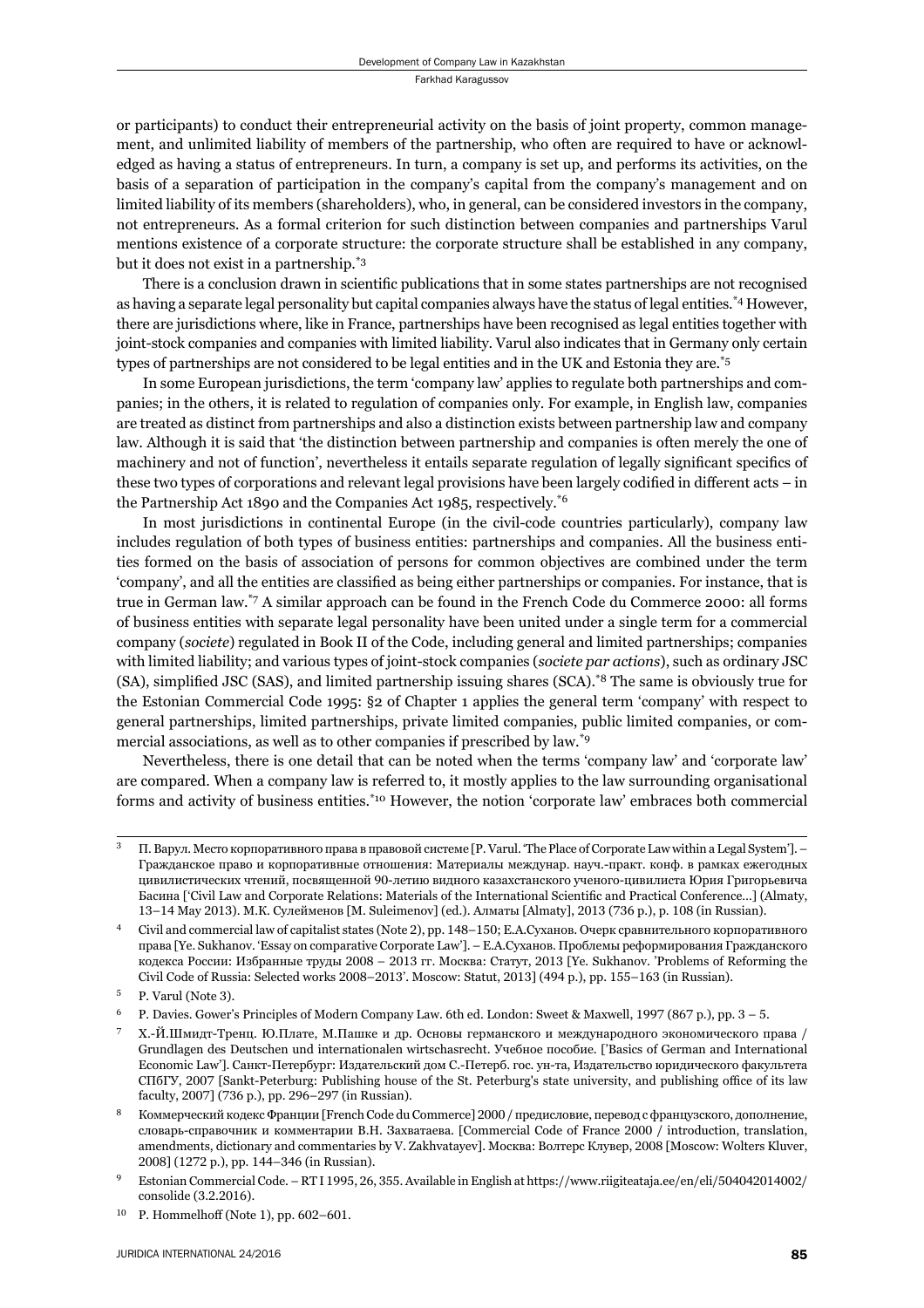and non-commercial corporations (i.e., all organisations formed on the basis of association of persons).\*11 This view has become reflected in the Russian Civil Code, which now includes legal classification of commercial and non-commercial corporations, as well as general provisions applicable to all commercial corporations and to non-commercial corporate organisations.\*12

#### 3. Development of corporate law in Russia

During the era before 1917, the concept of corporation was fully recognised in Russian law. In Article 13 of Chapter II of the draft of the Russian Civil Code (*Grazhdanskoye Ulozheniye*) it was proposed that private partnerships be acknowledged as private-law legal entities. In explanations to Articles 13 and 14 the following statements were included: (i) both partnerships (*tovarischestvo*) and societies (*obschestvo*) were defined as types of private-law corporations; (ii) joint conduct of an enterprise with the purpose of gaining profi t was established as the subject-matter of partnerships' activities, while societies could be created only for non-commercial purposes of social development; and (iii) decisions of a general meeting of its members were acknowledged to be the form for expression of the will of each corporation.\*13

The *Grazhdanskoye Ulozheniye* has never been adopted as a law. However, the legislation of that time regulated the following forms of private corporations for a trade business: a type of co-operative (*artel'noye tovarischestvo*), general partnership (*polnoye tovarischestvo*), limited partnership (*toverischestvo na vere*), and joint-stock partnership (*aktsionernoye tovarischestvo*). The core difference between those forms was based on whether the personal participation by efforts of members of a corporation represented an essential element of its existence or the members only participated in formation of its capital – e.g*.*, in a cooperative, participation with personal efforts was mandatory, and in general and limited partnerships it was implied on the side of their general partners, whereas investors in limited partnerships and shareholders in joint-stock partnerships were required to pay their shares in the capital of the respective partnership.<sup>\*14</sup>

The Soviet-time law practically rejected acknowledgement of entrepreneurship and corporate relations; no corporate law was developed in the USSR. However, today the law of the Russian Federation fully operates with the legal terms 'corporation' and 'corporate legislation'. In particular, creation of corporate law as a 'full-weighted branch of civil legislation' has been declared as one of two main goals in the process now being implemented of modernisation of the acting Civil Code of the Russian Federation. And as a starting point there was a proposal made to classify all legal entities as either corporations (i.e., those 'created on the basis of the principle of membership') or non-corporate legal entities.<sup>\*15</sup> The recently amended Russian Civil Code now declares that civil legislation regulates, among other elements, 'relations pertaining to participation in corporate organisations or their managing', which relations have been clearly defined as corporate ones (§1 of Article 2). Corporate organisations – as such 'legal entities where their members implement corporate rights with respect to an organisation' – have been acknowledged as a separate type of legal entities (§2 of Article 48). Their classification, including both commercial and non-commercial corporate organisations, has been established in Article 65.1. And, finally, corporate rights (as rights of members of a corporation) have been recognised and defined in Article 65.2. In addition, Articles 66 through 123.16-2

 $11$  P. Varul (Note 3).

 $12$  Е.А. Суханов. Проблемы кодификации законодательства о юридических лицах [Ye. Sukhanov. Problems of codification of legislation concerning legal entities]. – Кодификация российского частного права 2015 [Codification of Russian private law 2015]. П.В. Крашенинников [P. Krasheninnikov] (Ed.). Москва: Статут, 2015 [Moscow: Statut, 2015] (447 p.), p. 56 (in Russian).

 $13$  Гражданское уложение. Кн. 1. Положения общие: проект Высочайше учрежденной Редакционной комиссии по составлению Гражданского уложения (с объяснениями, извлеченными из трудов Редакционной комиссии) / под ред. И.М. Тютрюмова; сост. А.Л. Саатчиан. [*Grazhdanskoye Ulozhenie*, Civil Code. Book I. General provisions: the draft of the appointed editorial comission for preparation of the Civil Code (with explanations extracted from works of the editorial comission. I. Tyutryumov (Ed.), A. Saatchian (compiler)]. Москва: Волтерс Клувер, 2007 [Moscow: Wolters Kluwer, 2007] (288 p.), pp. 70-74 (in Russian).

<sup>&</sup>lt;sup>14</sup> Г.Ф. Шершеневич. Учебник торгового права / по изданию 1914 г. / Вступительная статья Е.А. Суханова. [G. Shershenevich. Textbook on commercial law / according to edition of 1914 /. Introductory article by Ye. Sukhanov]. Москва: Фирма 'СПАРК', 1994 [Moscow: SPARK, 1994] (335 p.), pp. 104-166 (in Russian).

<sup>&</sup>lt;sup>15</sup> Концепция развития гражданского законодательства Российской Федерации. Вступ. ст. А.Л. Маковского. [The concept paper concerning development of civil legislation of the Russian Federation. Introductory article by A. Makovskii]. Москва: Статут, 2009 [Moscow: Statut, 2009] (159 p.), pp. 7, 48-49 (in Russian).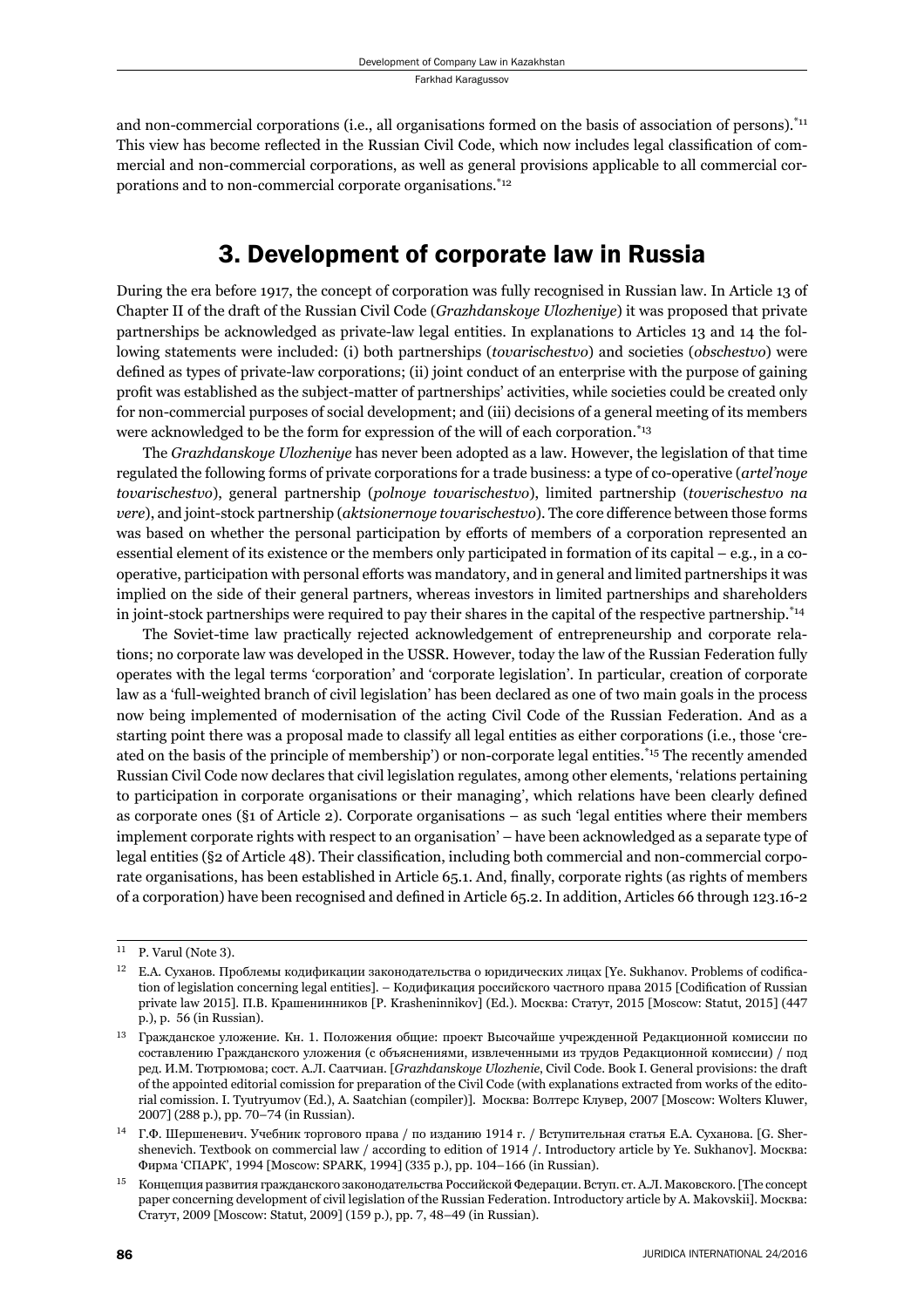now contain general provisions and specific norms applicable for each and every type of commercial corporations (including economic partnerships and companies) and non-commercial corporations regulated by acting Russian law.\*16

# 4. Inadequate institutionalisation of company / corporate law in Kazakhstan

Since for a long time Kazakhstan was a part of the Russian Empire and the Soviet Union, Kazakhstan's law has to a great extent inherited a legal culture and traditions, as well as legal concepts and instruments, from Russian and Soviet-era law. And currently close economic and social co-operation exists between our countries. Therefore, the process and results of the legal development in the Russian Federation matter for the development of modern law in Kazakhstan.

Nevertheless, such terms as 'company law' and 'corporate law' do not have their legal definitions in the law of Kazakhstan. The phrase 'company law' is not used at all in the legislation or in either official or unofficial communications.

However, the concept of corporate law has been widely referred to in scientific and informal discussions and has also been included in certain programming or conceptual documents addressing legal development and improvement of the regulatory framework for entrepreneurial activity and practice of corporate governance. Nonetheless, in the concept paper on development of the corporate legislation of Kazakhstan adopted in 2011 (the '*Corporate Law Development Paper*')\*17 clear statements were made that no legal definition of the notion of 'corporation' exists in Kazakhstani legislation, nor are the terms 'corporate law' and 'corporate legislation' fixed and widely accepted in the law and practice. Also, no place for corporate law has been determined in the legal system of Kazakhstan.

These conclusions remain true today. But one should note that there was an attempt made to define corporate law in the aforementioned Corporate Law Development Paper. In particular, in the preamble to the Corporate Law Development Paper it was stated that 'corporate law is represented by a set of general and special provisions of private law and corporate norms intermediating corporate relations, and corporate legislation means an aggregate of normative legal acts that include rules of different branches of law (both private and public) that regulate relationships within a corporation and outside'. However, this attempt appeared to be unsuccessful, because there: (i) no legal definition of a corporation has been proposed and (ii) no nature of corporate relations as an object of legal regulation has been clearly identified, either in the Corporate Law Development Paper or in the law of Kazakhstan.

In the modern civil-law doctrine of Kazakhstan, however, only one position with respect to the essence of corporate law has been clearly expressed as of this moment. Namely, according to Suleimenov, corporate law shall be considered a part of civil law and as such it shall develop as a separate institution of civil law focused on regulation of relations pertaining to participation in corporate organisations and managing their activity. He specifically mentions that it is the most common view that corporate law should be treated as part of law concerning legal entities. However, he argues that the institution of legal entities has been developed to regulate legal entities in civil relations with third parties ('existing outside a legal entity'), whereas corporate relations exist as so-called internal organisational relations within a corporate organisation.\*18

The Civil Code of the Russian Federation. Available at http://www.consultant.ru/popular/gkrf1/ (15.10.2015) (in Russian).

<sup>17</sup> Концепция развития корпоративного законодательства Республики Казахстан, утвержденная Министерством юстиции Республики Казахстан 28 марта 2011 г. [The concept paper concerning development of corporate legislation of the Republic of Kazakhstan dated 28 March 2011]. Available at http://online.zakon.kz/?doc\_id=30956110 (9.3.2016) (in Russian).

<sup>&</sup>lt;sup>18</sup> М.К. Сулейменов. Гражданское право и корпоративные отношения: проблемы теории и практики [M. Suleimenov. Civil law and corporate relations: Problems of theory and practice]. – Гражданское право и корпоративные отношения: Материалы междунар. науч.-практ. конф. в рамках ежегодных цивилистических чтений, посвященной 90-летию видного казахстанского ученого-цивилиста Юрия Григорьевича Басина (Алматы, 13-14 мая 2013) ['Civil Law and Corporate Relations: Materials of the International Scientific and Practical Conference (Almaty, 13-14 May, 2013)]. М.К. Сулейменов [M. Suleimenov] (Ed.). Алматы [Almaty], 2013 (736 р.), pp. 43-44 (in Russian).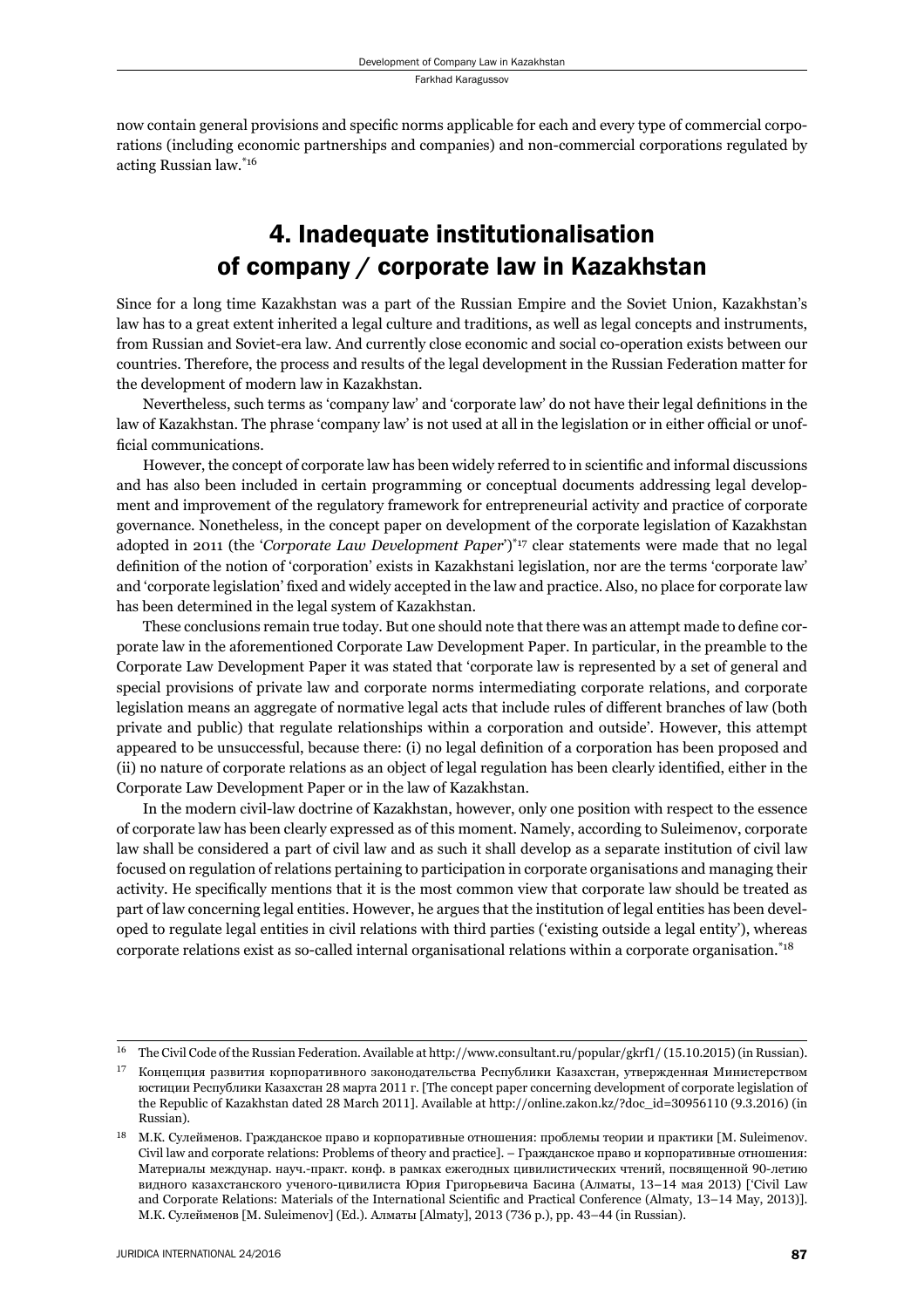### 5. Regardless of no legal term 'corporation' existing, recognition of the existence of corporate relations in the law of Kazakhstan

Unlike the law of the Russian Federation, Kazakhstani legislation fails to define what the term 'corporation' means and what type of social relations can be identified as corporate relations, and, in addition, it does not refer to the term 'corporation' at all. No specific legal provisions addressing the notions of corporate organisations and corporate relations can be found in the Civil Code or other legislative acts of the Republic of Kazakhstan. This situation has existed since the very start of development of the law of independent Kazakhstan: Basin mentioned in 2000 that Kazakhstani law does not operate with the term 'corporation' for indication and characterisation of a certain type of legal entities.\*19

Nevertheless, this does not mean that there is no a legislative framework for foundation of corporations and their activities existing in Kazakhstan.

First of all, as described below, there are specific corporate forms regulated in the law and thousands of corporations are active in Kazakhstan. This fact allows claiming existence of corporate (or company) law in Kazakhstan.

In addition, certain legal terms that include the word 'corporate' have been established in the law. For example, all legal entities (whether they are corporations or instead non-corporate organisations) pay 'corporate income tax' under the Tax Code 2008.\*20 In accordance with the Law on Joint-Stock Companies 2003 (the '*JSC Law*'),\*21 each joint-stock company is required to adopt its 'corporate governance code', maintain its 'corporate web site', disclose certain 'corporate events', and appoint its 'corporate secretary' to perform prescribed functions. The Civil Procedure Code (the previous one, of 1999, $\frac{*22}{}$  as well as the new code, of 2015\*23) (the '*CPC*') invests courts with the competence to solve 'corporate disputes', while the JSC Law and the Law on Partnerships with Limited and Additional Liability of 1998 (the '*LLP Law*')<sup>\*24</sup> require JSCs and LLPs to disclose information about a company's involvement in a corporate dispute, as well as about other facts specified as so-called corporate events.

Moreover, not provisions of the Civil Code (General Part of 1994\*25 and Special Part of 1999\*26) but norms of other laws allow respective qualification of corporate relations and understanding of what forms

<sup>&</sup>lt;sup>19</sup> Ю.Г. Басин. Коммерческие корпоративные отношения и юридическая ответственность [Yu. Basin. 'Commercial Corporate Relations and Legal Liability']. – Ю.Г. Басин. Избранные труды по гражданскому праву. Предисловие М.К. Сулейменов, Е.У. Ихсанов. Сост. М.К. Сулейменов. Алматы: АЮ – ВШП 'Адилет', НИИ частного права КазГЮУ, 2003 [Yu. Basin. 'Selected Works on Civil Law. Introduction by M. Suleimenov and Ye. Ikhsanov. Compiled by M. Suleimenov. Almaty: Law School 'Adilet', 2003] (734 p.), p. 135 (in Russian).

ɳɱ Кодекс Республики Казахстан «О налогах и других обязательных платежах в бюджет (Налоговый кодекс)» ['Tax Code'l, 10 December 2008, №99-IV (as amended). Available at http://online.zakon.kz/Document/?doc\_id=30366217 (most recently accessed on 29.2.2016) (in Russian). Also available in English (unofficial translation), at http://adilet.zan. kz/eng/docs/K080000099 (most recently accessed on 29.2.2016).

 $21$  Закон Республики Казахстан «Об акционерных обществах» '[Law on Joint-Stock Companies'], 13 Мау 2003, №415-II (as amended). Available at http://online.zakon.kz/Document/?doc\_id=1039594 (most recently accessed on 29.2.2016) (in Russian). Also available in English (unofficial translation), at http://adilet.zan.kz/eng/docs/Z0300000415\_ (most recently accessed on 29.2.2016).

<sup>&</sup>lt;sup>22</sup> Гражданский процессуальный кодекс Республики Казахстан ['Civil Procedure Code'], 13 July 1999, №401-I (now no longer in effect as of 1 January 2016). Available at http://online.zakon.kz/Document/?doc\_id=34329053&doc\_id2=1013921 (most recently accessed on 29.2.2016) (in Russian). Also available in English (unofficial translation), at http://adilet.zan. kz/eng/docs/K990000411 (most recently accessed on 29.2.2016).

ɳɴ Кодекс Республики Казахстан «Гражданский процессуальный кодекс Республики Казахстан» ['Civil Procedure Code'], 31 October 2015, № 377-V (in force as of 1 January 2016). Available at http://online.zakon.kz/Document/?doc\_id=34329053 (most recently accessed on 29.2.2016) (in Russian).

<sup>&</sup>lt;sup>24</sup> Закон Республики Казахстан «О товариществах с ограниченной и дополнительной ответственностью» ['Law on Partnerships with Limited and Additional Liability'], 22 April 1998, №220-I (as amended). Available at http://online.zakon. kz/Document/?doc\_id=1009179 (most recently accessed on 29.2.2016) (in Russian). Also available in English (unofficial translation), at http://invest.gov.kz/uploads//files/2015/12/03/law-of-the-republic-of-kazakhstan-on-limited-liabilitycompanies-and-additional-liability-companies.pdf (most recently accessed on 29.2.2016).

<sup>&</sup>lt;sup>25</sup> Гражданский кодекс Республики Казахстан (Общая часть) ['Civil Code (General Part')], 27 December 1994 (as amended). Available at http://online.zakon.kz/Document/?doc\_id=1006061 (most recently accessed on 29.2.2016) (in Russian). Also available in English (unofficial translation), at http://adilet.zan.kz/eng/docs/K940001000 (most recently accessed on 29.2.2016).

<sup>&</sup>lt;sup>26</sup> Гражданский кодекс Республики Казахстан (Особенная часть) ['Civil Code (Special Part)'], 1 July 1999 (as amended). Available at http://online.zakon.kz/Document/?doc\_id=1013880 (most recently accessed on 29.2.2016) (in Russian). Also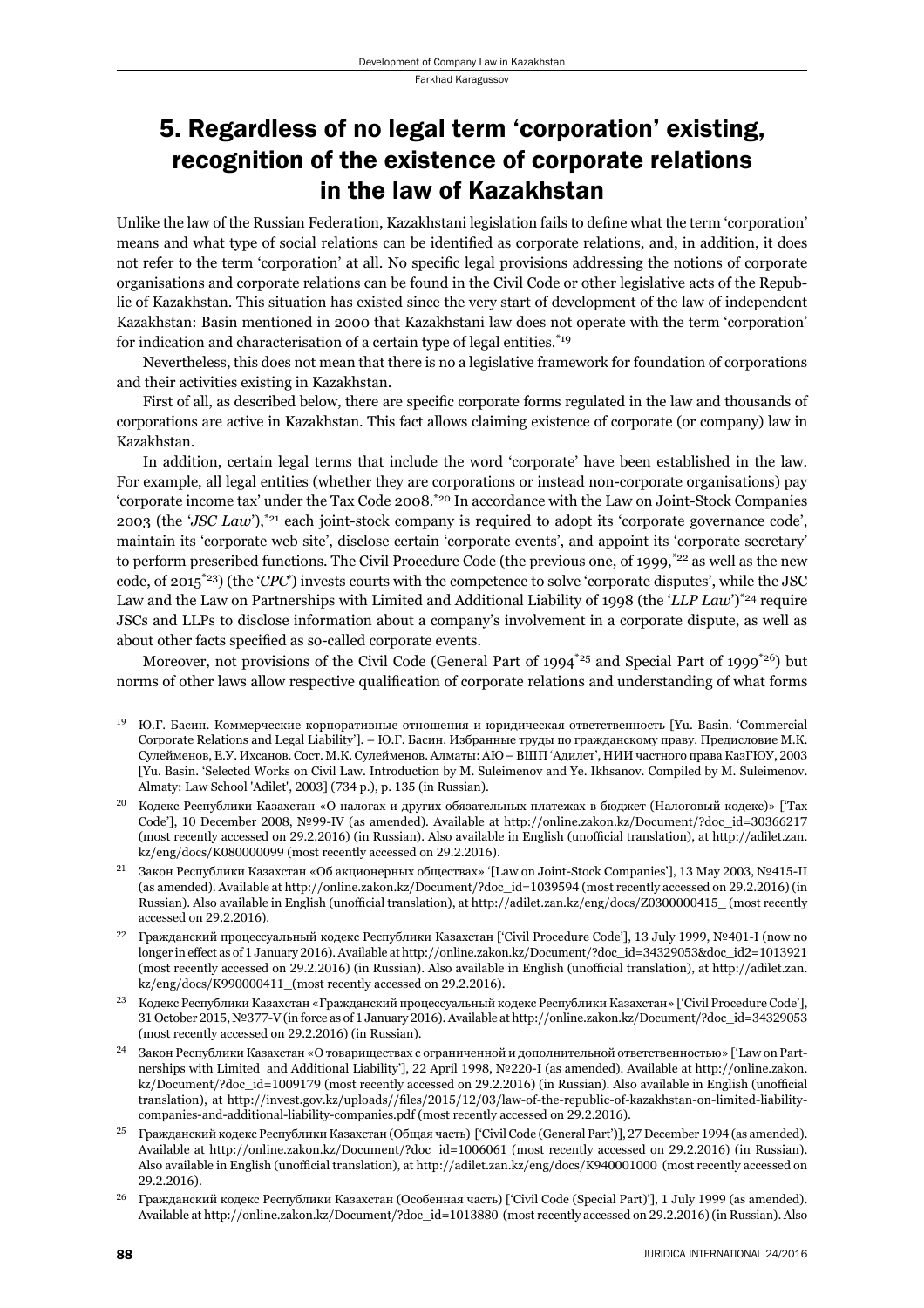the sphere of corporate relations. Particularly, during the last 15 years there have been certain categories of legal acts (mainly regulations of the National Bank and enactments of the Government but also some laws) adopted on implementation of measures to introduce a system of 'corporate governance' in commercial organisations and improve it. Practically all of them have been focused on regulation of corporate governance in joint-stock companies. Thus, Kazakhstan's legislation certainly considers JSCs to be corporations, and existence of corporate-law norms in its legal system (even if they are not sufficiently developed) can be confirmed.

However, not only a JSC is a corporation under Kazakhstan's law. According to Basin, the term 'corporation' has been well-known in the legal theory and legal practice. In the law of many foreign states, this has a clear meaning as a 'self-organised legal entity where its founders, being at the same its members, act jointly and on equal legal ground'.\*27 The common understanding has always existed between Kazakhstan's researchers in the field of civil law that a corporation means an economic or business entity with its separate legal personality founded by its members who either (i) joined their property and efforts for participation in the business environment or (ii) combined their investments to set up the business entity in exchange for receiving respective membership rights. In addition to JSCs, the Civil Code also regulates other forms of commercial (and non-commercial) organisations based on membership, though without qualifying them expressly as corporations.

At the same time, in 2008 the old CPC was amended with the notion of corporate disputes and clear specification of corporate disputes as a type of disputes under civil law. The amendment included a definition of 'corporate dispute' according to which initially the dispute could be between commercial legal entities or a dispute related to specified matters wherein a legal entity and/or its shareholders (participants or members) participated. Since 2011, not only commercial organisations but also individual entrepreneurs and non-commercial organisations of any allowed organisational forms as well as current or former members of an organisation have been able to be parties to corporate disputes. Additionally, the list of grounds for the acknowledgement of a corporate dispute has been significantly extended. Similar provisions have been reproduced in the new version of the CPC (2015), which has been in effect since 1 January 2016.

# 6. Development of corporate legislation in Kazakhstan, beginning in 1990

The following most important periods of development of Kazakhstani legislation concerning business corporations can be identified (although this description is very simplified, it seems to be sufficiently illustrative):

- 1) The time before adoption of the Civil Code (General Part) in 1994, including the following stages:
	- Until the beginning of the 1990s: There was no corporate legislation or corporate law recognised as existing (we disregard the Civil Code of the *RSFSR* of 1922,\*28 as well as legislative provisions of the Civil Code of the *Kazakh SSR* of 1963\*29 concerning *kolkhozes*, various types of consumer co-operatives, and other non-profi t social membership organisations).
	- Starting on 31 May 1991: The new Basics of Civil Legislation of the USSR and the Union Republics (Osnovy grazhdanskogo zakonodateľstva Soyuza SSR i soyuznykh respublik) defined the notion of a commercial organisation, distinguished economic partnerships from economic societies / companies, and made provision for regulation of the legal status of separate types of economic partnerships and companies by special legislative acts;\*30 also, certain enactments

available in English (unofficial translation), at http://cis-legislation.com/document.fwx?rgn=1167 (most recently accessed on 29.2.2016).

 $27$  Yu. Basin (Note 19).

Гражданский кодекс РСФСР: официальный текст с изменениями на 1 января 1952 г. ['Civil Code of the RSFSR: Official Text with Amendments as of 1 January 1952']. Москва: Государственное издательство юридической литературы, 1952 [Moscow: publishing house of law texts, 1952] (159 p.) (in Russian).

 $29$  Гражданский кодекс Казахской ССР (Официальный текст с изменениями и дополнениями по состоянию законодательства на 1 января 1988 г. ['Civil Code of the Kazakh SSR (Official Text with Changes and Amendments as of 1 January 1988)]. Алма-Ата: Казахстан, 1989 [Alma-Ata: Kazakhstan, 1989] (256 р.) (in Russian).

ɴɱ Основы гражданского законодательства Союза ССР и союзных республик, утверждены Постановлением Верховного Совета СССР от 31 мая 1991 г. ['Basic of Civil Legislation of the USSR and Union Republics Approved by the Supreme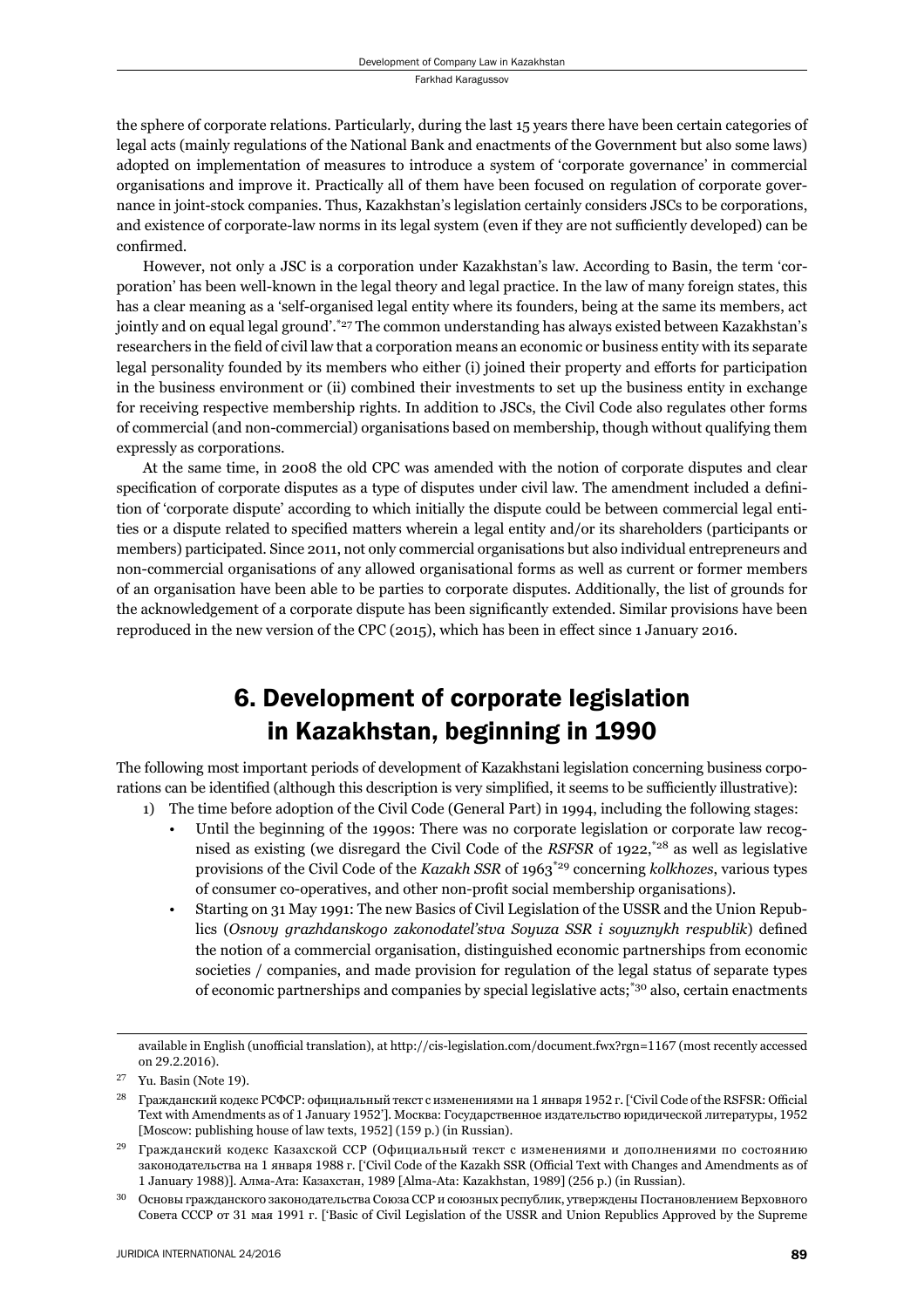and regulations by the USSR's Council of Ministers concerning joint-stock companies, economic partnerships, and some other specific forms of associations for commercial purposes were in effect. $*31$ 

- After 21 June 1991: The Law of the *Kazakh SSR* on Economic Partnerships and Joint-Stock Companies\*32 was adopted, and very important concepts were introduced as a start for formation of corporate legislation in Kazakhstan; a joint-stock company was recognised as one of the allowed forms of economic partnerships; payment for shares was established as the only obligation of a shareholder; mandatory real-value asset contributions to the capital of a company were required; a guarantee function of the authorised capital was fixed for the first time as a precondition to later regulation of capital maintenance obligations; and regulation of directors' and managers' liability, along with a requirement for adoption of a code of conduct for directors and managers of a JSC, and other important provisions were established.
- 2) The time after adoption of the new Civil Code as the basis for development of modern corporate legislation in Kazakhstan:
	- 27 December 1994: The Civil Code (General Part) was adopted to regulate (among many other aspects of private law) the notion of economic partnership as the legal organisational form for commercial entities.
	- 2 May 1995: The Law on Economic Partnerships was enacted to regulate general partnerships, limited partnerships, partnerships with limited liability (LLP), and partnerships with additional liability (ALP) and the JSC as special forms of economic partnerships.\*33
	- 5 October 1995: The Law on Production Co-operatives was adopted.\*34
- 3) The time after separate regulation of the status of JSC and LLP / ALP was introduced in the law of Kazakhstan:
	- 28 April 1998: The LLP Law was adopted, and special provisions regarding LLPs and ALPs were excluded from the Law on Economic Partnerships of 2 May 1995, although the latter remains restrictedly in effect with respect to LLPs and ALPs since it regulates general principles applicable to all forms of economic partnerships, including LLPs and ALPs.
	- 10 July 1998: The Law on Joint-Stock Companies (no longer in effect) and the law on amendments to a number of legislative acts on matters related to the legal status of JSCs were adopted, and the JSC was recognised as a separate organisational form and it no longer remains a type of economic partnerships.\*35 That was a start for development of an independent (joint-stock) company law.

Council of the USSR on 31 May 1991], №2211.–Ведомости Съезда народных депутатов СССР и Верховного Совета CCCP, 1991, Nº26, cr.733 [the Bulletin of the Congress of Peoples Representatives of the USSR and the Supreme Council of the USSR, 1991, #26, Art. 733] (in Russian).

- <sup>31</sup> For example, Положение об акционерных обществах и обществах с ограниченной ответственностью, утвержденное Постановлением Совета Министров СССР от 19 июня 1990 г. ['Regulations Concerning Joint-stock Companies and Companies with Limited Liability, Approved by the Resolution of the Council of Ministers of the USSR dated 19 June 1990']. – Собрание постановлений правительства СССР, 1990, №15, ст.821 ['Collection of Resolutions of the Government of the USSR, 1990', #15, Article 821] (in Russian).
- $32$  Закон Казахской ССР «О хозяйственных товариществах и акционерных обществах» ['Law on Economic Partnerships and Joint-stock Companies], 21 June 1991 (now no longer in effect). – Ведомости Верховного Совета Казахской ССР, 1991, №26, ст. 343 [Bulletin of the Supreme Council of the Kazakh SSR, 1991, #26, Article 343]. Available at http://online. zakon.kz/Document/?doc\_id=1000574 (most recently accessed on 9.3.2016) (in Russian).
- Закон Республики Казахстан «О хозяйственных товариществах» ['Law on Economic Partnerships'], 2 May 1995, №2255 (as amended). Available at http://online.zakon.kz/Document/?doc\_id=1003646 (most recently accessed on 29.2.2016) (in Russian). Also available in English (unofficial translation), at http://adilet.zan.kz/eng/docs/U950002255\_(most recently accessed on 29.2.2016).
- <sup>34</sup> Закон Республики Казахстан «О производственном кооперативе» ['Law on Production Cooperatives'], 5 October 1995, №2486 (as amended). Available at http://online.zakon.kz/Document/?doc\_id=1003955 (most recently accessed on 29.2.2016) (in Russian). Also available in English (unofficial translation), at http://adilet.zan.kz/eng/docs/Z950002486 (most recently accessed on 29.2.2016).
- $35$  Закон Республики Казахстан «Об акционерных обществах» ['Law on Joint-Stock Companies'], 10 July 1998, №282 (now no longer in effect). Available at http://nationalbank.kz/cont/publish234665 240.pdf (most recently accessed on 29.2.2016) (in Russian). Also available in English (unofficial translation), at http://online.zakon.kz/Document/?doc\_id=1017168 (most recently accessed on 29.2.2016); Закон Республики Казахстан «О внесении изменений и дополнений в некоторые законодательные акты Республики Казахстан по вопросам акционерных обществ» ['Amending Law Concerning Jointstock Companies'], 10 July 1998, №282. Available at http://online.zakon.kz/Document/?doc\_id=1009824 (most recently accessed on 29.2.2016) (in Russian).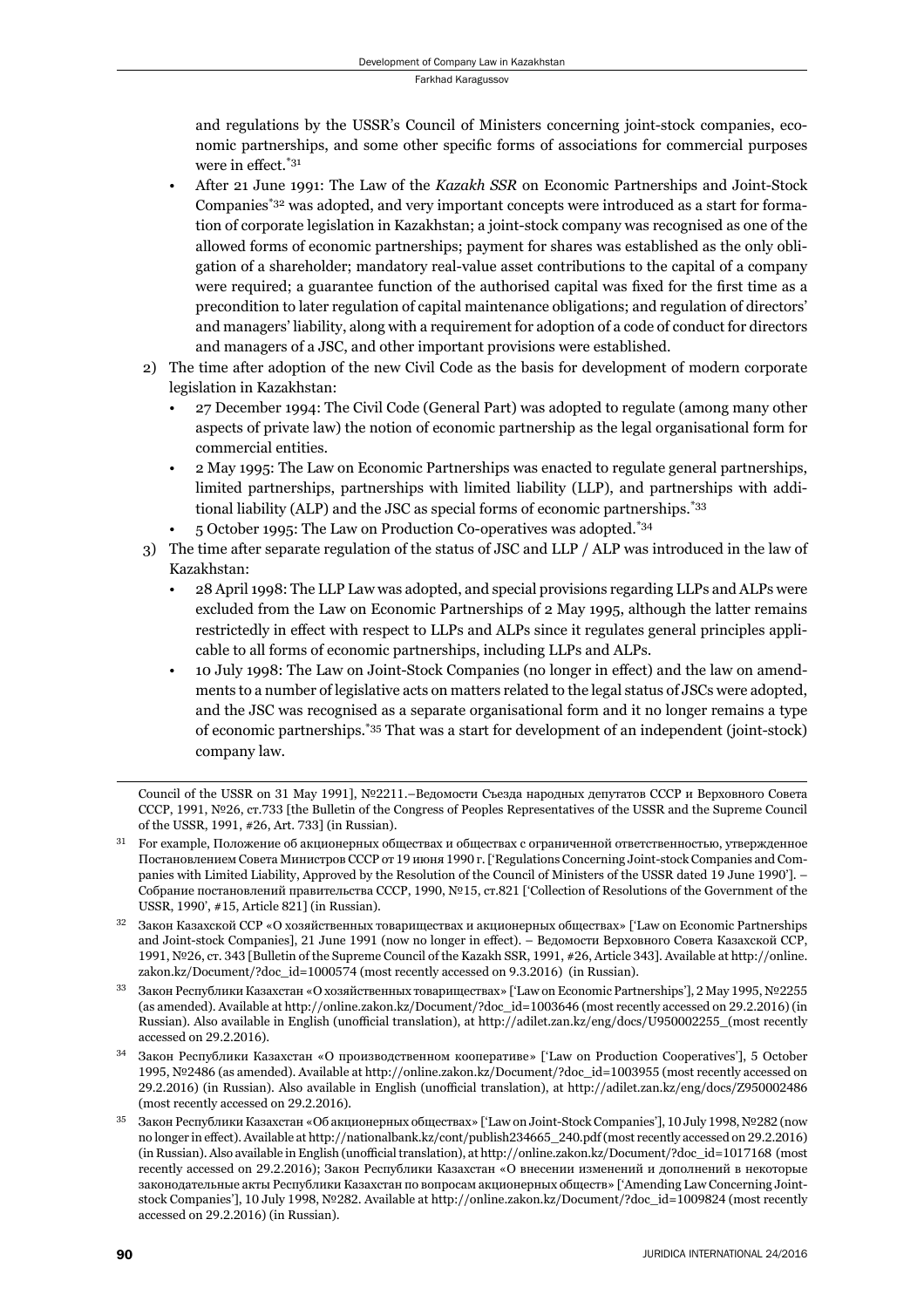- 4) The time since May 2003, in which significant changes in the status of joint-stock companies have been introduced:
	- 13 May 2003: The JSC Law was adopted, and the previous law, of 10 July 1998, concerning joint-stock companies was terminated, which fact caused numerous and significant amendments being introduced to the legislation –  $e.g.,$  classification of JSCs into closed-type and open-type JSCs was cancelled, rules on the structure of capital of a JSC and its maintenance were changed, the figure of corporate secretary and a requirement for independent directors were introduced, protection of shareholders' rights has been improved and directors' and managers' liability has been increased, the requirement of a corporate governance code and for disclosure of major corporate events/disputes were established, etc.
	- Later: Significant amendments have been introduced in the 2003 JSC Law, from its adoption until the present day.

## 7. Current structure of Kazakhstan's legislation on corporate forms for business

The structure of Kazakhstan's legislation concerning corporations rests on the following important approaches.

First of all, the Civil Code (in its General Part) defines the basic concept of a legal entity and establishes various classifications of legal entities, depending on such different criteria as: (i) whether the entity is a commercial or non-commercial organisation and (ii) who are the founders of the legal entity and what the legal nature of the relations between the entity and its founder(s) is.

A legal entity shall be recognised as a commercial organisation if it is founded for the purpose of earning profits and its profit is distributable to its founders / members. A non-commercial organisation cannot pursue profi t-earning as its main goal, and its profi t cannot be distributed among its founders / members under any circumstances.

Legal entities of corporate type can be set up by one or more persons by way of cash or other property contributions to the capital or assets of a company in exchange for membership rights with respect to the company and its profit. There are also other types of legal entities (both commercial and non-commercial), which can be founded by a single founder who transfers property to the legal entity but remains the owner of the property transferred, and such entities cannot be considered corporations.

There is no classification of legal entities in Kazakhstani law analogous to that in Germany or Estonia wherein an organisation can be either a private-law company or a public-law company.

Secondly, each legal entity can be founded and perform its activities in one of the organisational forms allowed by the law, in a manner depending on the commercial or non-commercial nature of the entity and on specifics of its foundation. The *numerus clausus* principle applies to regulate legal forms of commercial organisations.

The founders of a legal entity decide whether it is to be a commercial or non-commercial organisation, and whether they want to be its members or choose to remain the owner of its property. This decision is a precondition for the founders' decision on the organisational form of the legal entity. For each type of legal entities (commercial and non-commercial), the Civil Code proposes allowed organisational forms. For entrepreneurial activity, if the founder is the State (either the Republic of Kazakhstan or a local state authority) and if the law allows this, it may choose to found a state enterprise and remain the owner of the property transferred to the entity while the enterprise would exercise the so-called right of economic management (*pravo khozyaistvennogo vedeniya*) with respect to the property.\*36 This legal construction has been inherited from the system of Soviet times, and this is the reason there is such a specific legislative system for regulation of legal forms for business activities in Kazakhstan.

Nevertheless, the vast majority of commercial legal entities in Kazakhstan perform in organisational forms based on principles of association and membership. The Civil Code allows the following organisational forms for such commercial entities: economic partnership (*khozyaistvennoye tovarischestvo*), production

ɴɷ Субъекты гражданского права ['Persons in Civil Law']. М.К. Сулейменов [M. Suleimenov] (ED.). Алматы: НИИ частного права КазГЮУ, 2004 [Almaty: Institute of private law, 2004] (538 p.), pp. 172-178 (in Russian).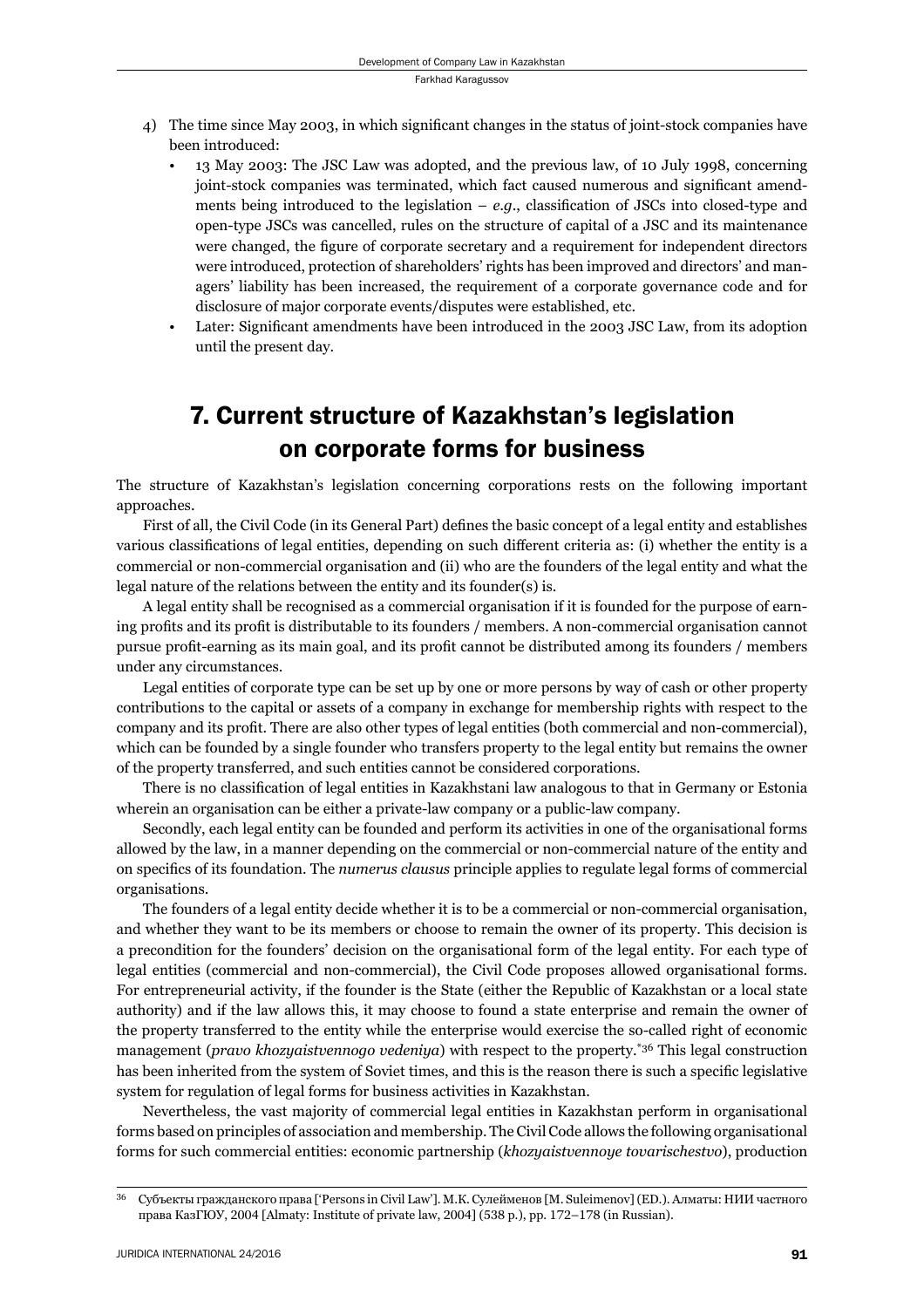co-operative (*proizvodstvennyi kooperativ*), and joint-stock company (*aktcionernoye obschestvo*). In turn, economic partnerships can be set up in any of the following four organisational forms, depending on the intention and personality of their founders and expected members: general partnership (*polnoye tovarischestvo*), limited partnership (*kommanditnoye tovarischestvo*), partnership with limited liability (*tovarischestvo s ogranichennoy otvetstvennos'u*), and partnership with additional liability (*tovarischestvo s dopolnitel'noy otvetstvennost'u*).

Private persons (legal entities and individuals) as well as the State or a local state authority may be shareholders / members in a JSC or LLP, while only individuals can be general partners in general and limited partnerships.

More detailed description and explanation of all of the aforementioned organisational forms of commercial legal entities (including economic partnerships, joint-stock companies, state enterprises, and production co-operatives) can be found in our previous publications.\*37 With the exception of the form of state enterprise (*gosudarstvennoye predpriyatiye*), all of them can be identified as corporations.

## 8. Main trends in the development of company / corporate law in Kazakhstan

Although the corporate legislation (or company law) of most European countries is acknowledged as developed, our study reveals that there are a lot of aspects wherein our European colleagues see the potential for its further development. A range of key issues under consideration for such development has usually been identified in relevant publications (though mostly in the context of harmonisation and/or unification).<sup>\*38</sup>

Similar issues related to development of corporate law are urgent in Kazakhstan. But, besides these, there are many other problems awaiting an adequate legislative solution. In particular, we need corporate relations to be clearly recognised and the term 'corporation' to find its legal definition in the law. Reclassification of corporations is also required, to differentiate between regulation of partnerships and of capital companies. Reconsideration of the legal framework for general and limited partnerships, as well as for LLPs, is necessary. Also, significant modernisation of the legislation concerning joint-stock companies is on the agenda. And there is also the important topic of harmonisation or even unification of corporate legislation, which remains relevant in the context of Kazakhstan's participation in the Customs Union (*Tamozhennii Soyuz*) alongside the Russian Federation and the Republic of Belarus, as well as in the Eurasian Economic Union.

As a separate challenge there is a task to eliminate such types of property rights as the right of economic management (*pravo khozyaistvennogo vedeniya*) from the law of Kazakhstan and cease to use the form of a state enterprise (*gosudarstvennoye predpriyatiye*) for legal entities performing business activities.\*39 The following understanding is becoming more common among legal scholars: that corporate forms of legal entities represent the most appropriate choice for business purposes, and that developed corporate legislation serves the purpose of economic progress.

The following can be considered to be important tasks on the route of development of corporate law in Kazakhstan:

ɴɸ Ф.С. Карагусов. Правовое положение коммерческих организаций по законодательству Республики Казахстан [F. Karagussov. 'Legal Status of Commercial Organisations under the Laws of the Republic of Kazakhstan]. Алматы [Almaty], 2012 (333 p.) (in Russian); Ф.С. Карагусов. Основы корпоративного права и корпоративное законодательство Республики Казахстан [F. Karagussov. 'Basics of Corporate Law and Corporate Legislation of the Republic of Kazakhstan]. 2nd ed. amended. Алматы: Издательство «Бастау», 2011 [Almaty: Bastau, 2011] (368 р.) (in Russian); F. Karagussov and S. Tynybekov. Development of corporate law in the Republic of Kazakhstan. –KazNU Bulletin (Law series), 2015, №1(73)  $(537 p.), pp. 158 - 163.$ 

<sup>&</sup>lt;sup>38</sup> G. Roth, P. Kindler. The Spirit of Corporate Law: Core Principles of Corporate Law in Continental Europe. Germany: C.H. Beck, Hart, Nomos, 2013 (190 p.), pp. 1–26; P. Davies (Note 6), pp. 61–71; P. Hommelhoff (Note 1), pp. 585–603.

 $39$  M.K. Сулейменов. Гражданское право как наука: проблемы теории и практики [M. Suleimenov. 'Civil Law as the Science: Problems of the Theory and Practice']. – Гражданское право как наука: проблемы истории, теории и практики: Материалы междунар. науч.-практ. конф. в рамках ежегодных цивилистических чтений, посвященной 70-летию М.К. Сулейменова (Алматы, 29-30 сентября 2011 г.) ['Civil Law as the Science: Problems of the History, Theory and Practice: Materials of the International Scientific and Practical Conference' (Almaty, 29-30 September 2011)]. М.К.Сулейменов [M. Suleimenov] (Ed.). Алматы [Almaty], 2012 (800 p.), p. 34 (in Russian).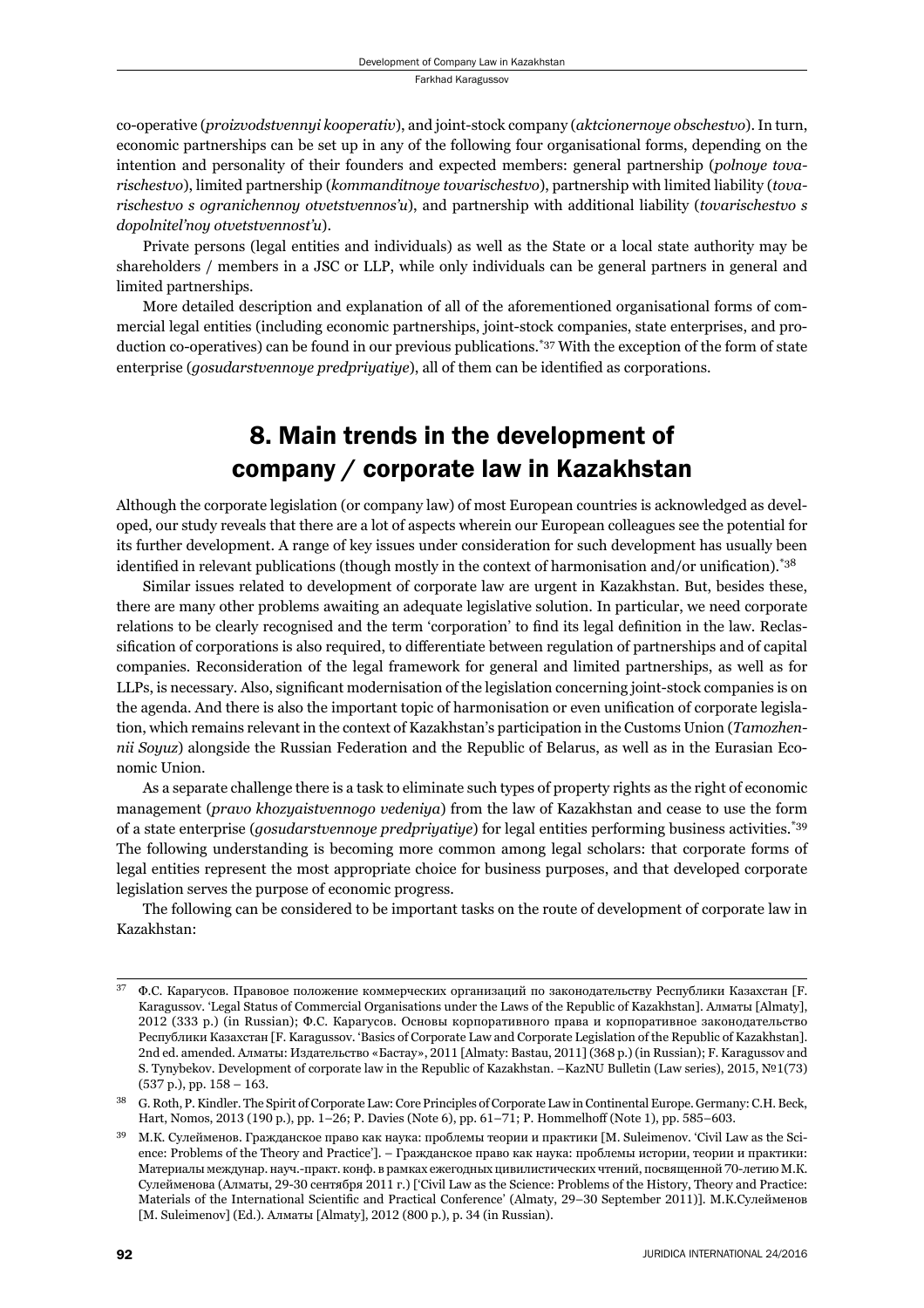• Development of the legal framework for use of a joint-stock company as an organisational form to conduct large-scale business and qualified types of business activities (mostly in the fields of finance, banking, and capital markets) could be carried out. The legal framework for formation and activities of JSCs shall be based on imperative legal regulations and companies' professional management allowing a guarantee of transparent corporate governance and efficient control of the financial performance of the company, better protection of shareholders' rights and creditors' interests, effective achievements of business goals of the company, and correlation of its activities with public interests.

Since 2001, the National Bank of Kazakhstan has concentrated on creation of a proper corporate governance and financial reporting system and their improvements in joint-stock companies acting in the jurisdiction of Kazakhstan. Enactment of the current JSC Law, in 2003, has been implemented as a major step in this regard. And in this context the JSC Law has been amended to a significant extent numerous times. For example, in 2007 an amending law was passed to improve protection of rights of minority shareholders and new concepts were introduced into the legal environment – 'minority shareholders', 'corporate web site', 'corporate secretary', and some others – together with introduction of the disclosure and information access mechanisms ensuring heeding of interests of shareholders in JSCs and members of LLPs. In 2008, a new set of amendments to the JSC Law were made, to ensure sustainability of the financial system in Kazakhstan by way of increasing the role of the board of directors alongside the management board in managing a company, as well as restricting possibilities for major shareholders to interfere in the functioning of the corporate governance bodies of a JSC. Later, in 2011–2014, other amendments were made to the JSC Law and other legislative acts of Kazakhstan, to regulate JSCs and LLPs with the State's direct or indirect participation in their capital, to provide better protection of investors' rights by strengthening provisions related to responsibilities and liability of JSC directors and managers, to promote development of the securities market, etc.

However, the idea of a better legal framework for corporate governance practice and organisational structure in JSCs still remains important. The work focused on creation of a legislative basis harmonised with modern patterns of legal regulation for corporate relations in the EU and worldwide is ongoing.

• Improvement of legislation related to economic partnerships is necessary. This is needed to exclude inconsistency in current legislation addressing the status and activity of different types of economic partnership, as well as to increase investment-attractiveness of Kazakhstani business. The need for such reform is obvious in Kazakhstan, and it has great significance in terms of both legal development in the field of private law and economic growth in Kazakhstan.

• Harmonisation or unification of corporate legislation in the space of the Eurasian Economic Union has been inevitable, and an attempt at harmonisation of private law within the EurazEC has taken place already. This work remains unfinished for various reasons, of different nature. One of them was the failure to agree on the role and significance of the proposed EurazEC civil code: (i) whether it should serve as a binding legal instrument or as a set of recommendations to improve national legislation and (ii) whether such improvement should be made with a view to unification or harmonisation, or as something else.

Nevertheless, this co-operation had a very positive impact on creation of common approaches to regulate corporate relations and improve national laws on private-law corporations. Particularly, this gave rise to discussions of whether only commercial organisations having members can be considered to be corporations or, instead, such entities as non-commercial organisations can also be subject to corporate law.

The approach adopted to amend the Russian Civil Code by direct indication that corporate relations shall be regulated by civil legislation and that most of the legal entities performing business activities in a market economy are corporations\*40 has been shared in Kazakhstan.

However, even with the recent modernisation of the Russian Civil Code, a certain inconsistency remains in separating commercial entities and non-commercial organisations. The newly introduced classification into corporations and non-corporate organisations has been carried out in addition to the existing separation between commercial and non-commercial organisation.\*41 And this seems to cause unnecessary

<sup>&</sup>lt;sup>40</sup> The concept paper concerning development of civil legislation of the Russian Federation (Note 15), p. 25; Ye. Sukhanov (Note 4), p.147 – 187; Г.Е. Авилов, Е.А. Суханов. Юридические лица в современном российском гражданском праве [G. Avilov, Ye. Sukhanov. 'Legal Entities in Modern Russian Civil Law']. Москва: Вестник гражданского права, том 6, 2006, №1, [Moscow: Herald of Civil Law, Volume 6, 2006, #1], pp. 17-18 (in Russian).

<sup>&</sup>lt;sup>41</sup> Е.А. Суханов. О концепции развития законодательства о юридических лицах [Ye. Sukhanov. 'About the Concept of Development of Legislation Concerning Legal Entities']. – Е.А. Суханов. Проблемы реформирования Гражданского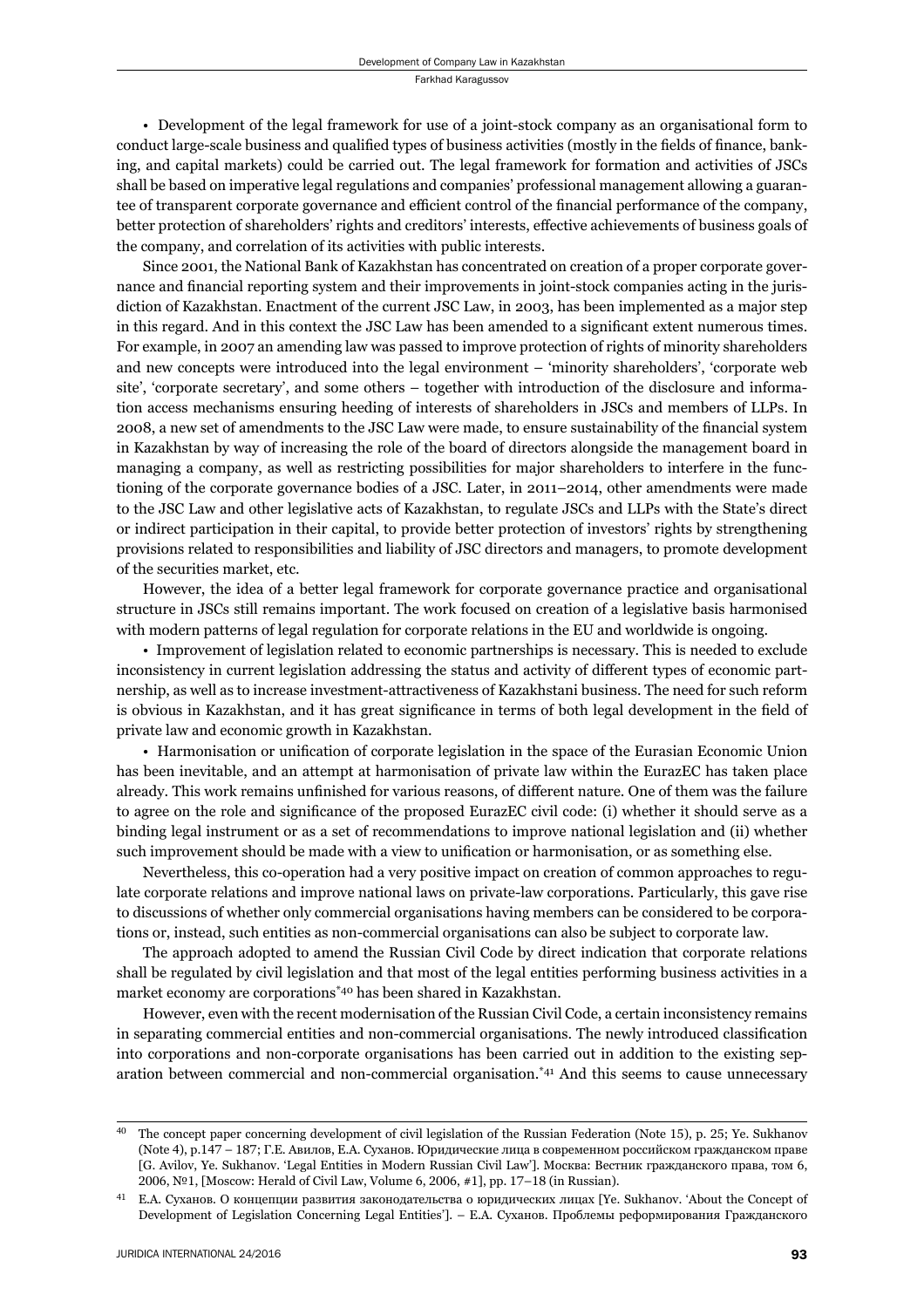complication in the legislative structure for the following reasons: (i) non-commercial organisations have a different organisational structure, and no membership rights exist in non-commercial membership organisations similar to those existing in business corporations, and (ii) as Basin indicated, there are some commercial organisations (like state enterprises) as well as non-commercial organisations (like public unions and funds, along with religious organisations) that are not corporate organisations, and totally different rules apply to these types of legal entities.\*42 Finally, there are more common legal characteristics for all types of non-commercial organisations than for non-commercial and commercial corporations, which makes it more reasonable to avoid extension of any general regulation to both commercial and non-commercial corporations (other than that common for all types of legal entities).

Therefore, it appears to be more practicable if corporate law (or company law) were institutionalised in Kazakhstan primarily (or only) as the law regulating relations pertaining to implementation of the material interest and property rights of private persons in connection with their participation in business entities of any corporate form. In turn, any membership in non-commercial organisations and their activities would be regulated by a separate set of rules because the primary goal for such regulation is to provide adherence to public and/or non-property interests, and not to protect property rights of a private person (whether it be a private-law corporation, a member of one, or a creditor). It has been the traditional approach in Kazakhstani law to regulate commercial and non-commercial organisations separately,\*43 and this has been reflected in the legislation: (i) the law on non-commercial organisations has been separated from the legislation dealing with organisational forms for commercial organisations (though regulation of both types of legal entities is based on the Civil Code's concept of a legal entity and its general provisions applicable to all legal entities) and (ii) the notion of corporation has been applied with respect to commercial organisations based on membership (though often limited to joint-stock companies) only and not to non-commercial organisations. Such an approach differs from the one reflected in Russian law wherein the distinction between commercial and non-commercial organisations has not been made so clear.\*44

#### 9. Conclusions

The Civil Code of Kazakhstan establishes the most important provisions for regulation of organisational corporate forms for economic activities. These provisions include the legal definition of the concept of a legal entity, classifications of legal entities and their organisational forms, and general regulation applicable to each separate form of legal entities. All the detailed regulation of each of the allowed organisational forms of commercial legal entities is done on the level of separate legislative acts supported (in certain situations) by lower-level regulations.

In relation to business entities, all the types (forms) of corporate organisations under the laws of Kazakhstan in their basic features can be compared with types of companies provided for in the European jurisdictions (e.g., by the Estonian Commercial Code), though certain jurisdiction-specific elements can certainly be found.

There are sufficient grounds to conclude that the Kazakhstani legislator acknowledges that: (i) a corporation shall be considered to be a legal entity established by its members participating in formation of the entity's assets and being entitled to participate in the process of managing the entity; (ii) the core object of corporate relations includes rights and obligations in connection with foundation of a corporate organisation, formation of its assets, managing its affairs and its representation in the process of its economic activities, and protection of rights of its members and creditors; and (iii) such corporate relations are predominantly regulated by civil law.

кодекса России: избранные труды 2008-2012 гг. [Ye. Sukhanov. 'Problems of Reforming the Civil Code of Russia: Selected Works 2008-2012]. Москва: Статут, 2013 [Moscow: Statut, 2013] (494 p.), pp. 82 - 83 (in Russian).

<sup>&</sup>lt;sup>42</sup> Ю.Г. Басин. Юридические лица по гражданскому праву. Понятие и общая характеристика. [Yu. Basin. 'Legal Entities in Civil Law. The Concept and General features']. – Ю.Г. Басин. Избранные труды по гражданскому праву. Предисловие М.К. Сулейменов, Е.У. Ихсанов. Сост. Сулейменов М.К. Алматы: АЮ – ВШП 'Адилет', НИИ частного права КазГЮУ. ɳɱɱɴ [Yu. Basin. 'Selected Works on Civil Law'. Introduction by M. Suleimenov and Ye. Ikhsanov. Compiled by M. Suleimenov. Almaty: Law School 'Adilet', 2003] (734 c.), p. 95 (in Russian).

<sup>&</sup>lt;sup>43</sup> Yu. Basin (Note 42), pp. 101-104.

<sup>&</sup>lt;sup>44</sup> Persons in Civil Law (Note 36), pp. 177–178.